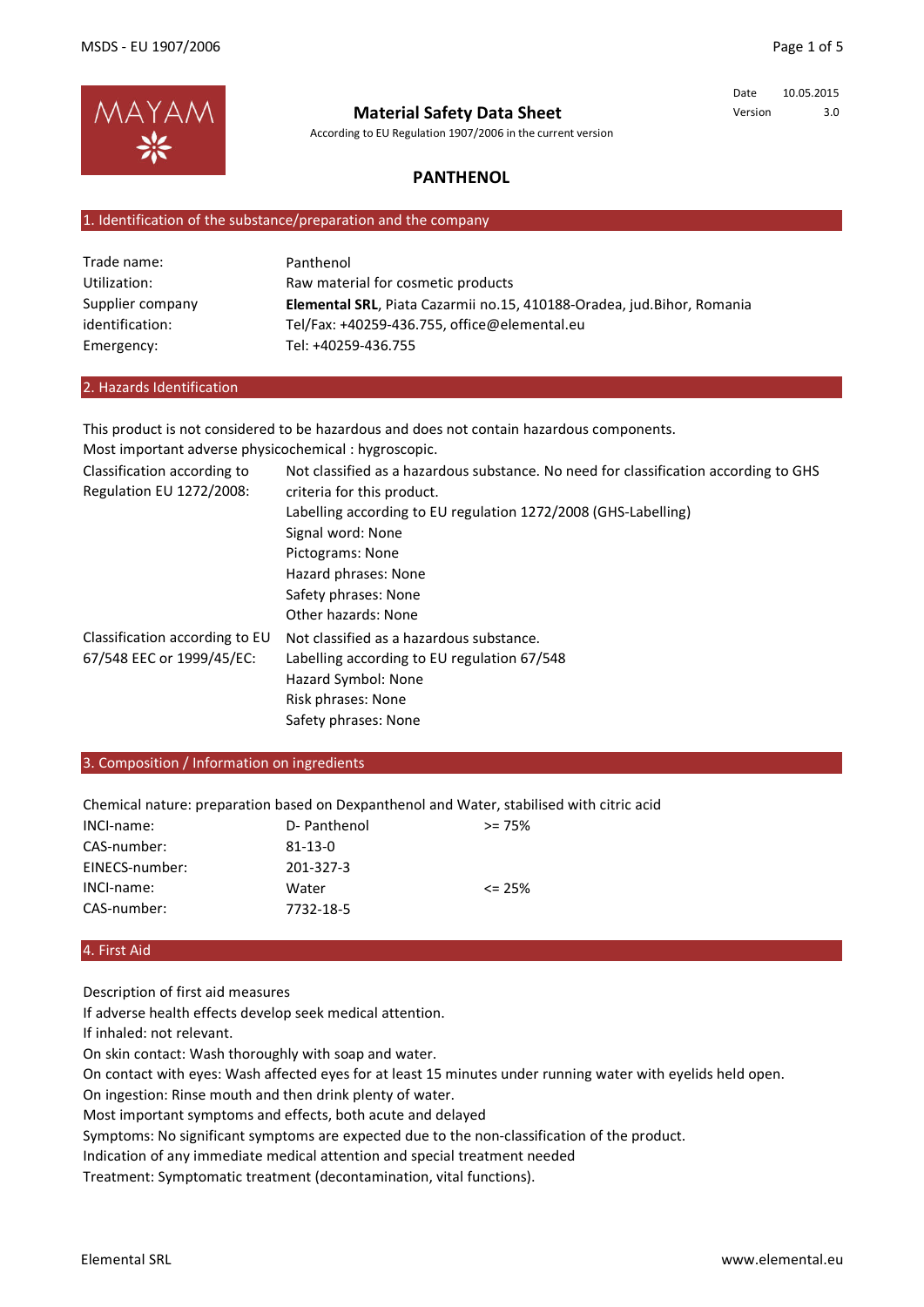

According to EU Regulation 1907/2006 in the current version

Date 10.05.2015 Version 3.0

## **PANTHENOL**

#### 5. Fire-fighting Measures

Extinguishing media

Suitable extinguishing media: water spray, foam, dry powder, carbon dioxide Special hazards arising from the substance or mixture: harmful vapours. Evolution of fumes/fog. The substances/groups of substances mentioned can be released in case of fire. Advice for fire-fighters Special protective equipment: Wear a self-contained breathing apparatus. Further information: Dispose of fire debris and contaminated extinguishing water in accordance with official regulations. Cool endangered containers with water-spray.

6. Accidental release measures:

Personal precautions, protective equipment and emergency procedures

Information regarding personal protective measures see, section 8.

Environmental precautions

Discharge into the environment must be avoided.

Methods and material for containment and cleaning up

For small amounts: Pick up with suitable absorbent material.

For large amounts: Dike spillage. Pump off product.

Dispose of absorbed material in accordance with regulations.

Reference to other sections: Information regarding exposure controls/personal protection and disposal considerations can be found in section 8 and 13.

#### 7. Handling and Storage

Precautions for safe handling: Handle in accordance with good industrial hygiene and safety practice. Conditions for safe storage: Protection against fire and explosion: No special precautions necessary. Further information on storage conditions: Keep container tightly closed and dry; store in a cool place.

#### 8. Exposure Controls and Personal Protection

| Hand protection:             | Suitable chemical resistant safety gloves (EN 374) also with prolonged, direct contact<br>(Recommended: Protective index 6, corresponding > 480 minutes of permeation time<br>according to EN 374): E.g. nitrile rubber (0.4 mm), chloroprene rubber (0.5 mm), butyl<br>rubber (0.7 mm) and other. Supplementary note: The specifications are based on<br>tests, literature data and information of glove<br>manufacturers or are derived from similar substances by analogy. Due to many<br>conditions (e.g. temperature) it must be considered, that the practical usage of a<br>chemical-protective glove in practice may be much shorter than the permeation time<br>determined through testing. |
|------------------------------|------------------------------------------------------------------------------------------------------------------------------------------------------------------------------------------------------------------------------------------------------------------------------------------------------------------------------------------------------------------------------------------------------------------------------------------------------------------------------------------------------------------------------------------------------------------------------------------------------------------------------------------------------------------------------------------------------|
| Occupational exposure limit: | No special measures required. Respiratory protection not required.                                                                                                                                                                                                                                                                                                                                                                                                                                                                                                                                                                                                                                   |
| Eye protection:              | Safety glasses with side-shields (frame goggles) (e.g. EN 166)                                                                                                                                                                                                                                                                                                                                                                                                                                                                                                                                                                                                                                       |
| Physical protection:         | Body protection must be chosen based on level of activity and exposure.                                                                                                                                                                                                                                                                                                                                                                                                                                                                                                                                                                                                                              |

Body protection must be chosen based on level of activity and exposure.

9. Physical and Chemical Properties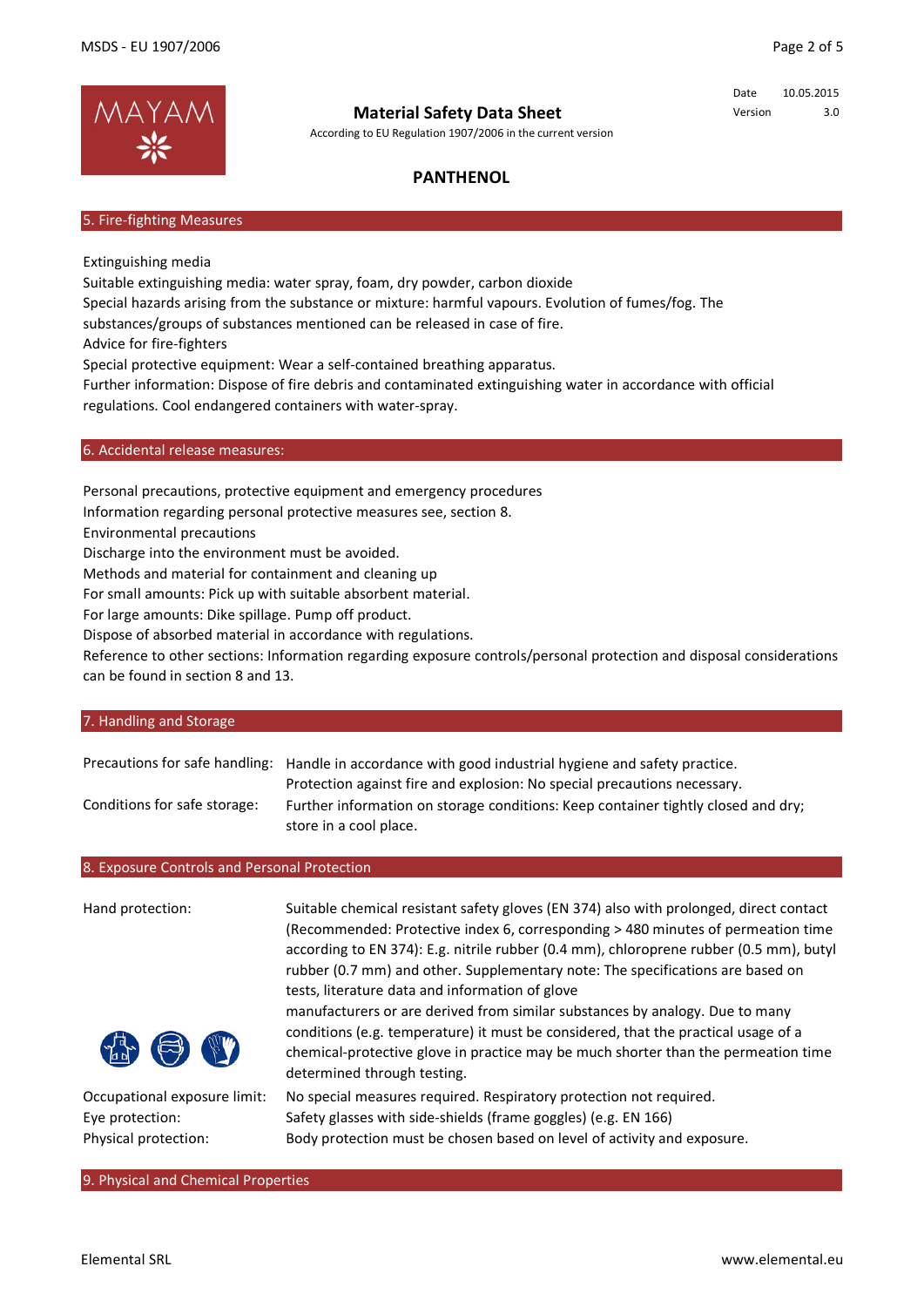

According to EU Regulation 1907/2006 in the current version

## Date 10.05.2015 Version 3.0

## **PANTHENOL**

| Appearance:                | liquid                                                                         |
|----------------------------|--------------------------------------------------------------------------------|
| Colour:                    | slightly yellowish                                                             |
| Odour:                     | odourless                                                                      |
| pH value:                  | 5.5 - 7.5 (75 %(m), 25 °C)                                                     |
| Onset of boiling:          | approx. $100 °C$                                                               |
| Flash point:               | > 200 °C                                                                       |
| Vapour pressure:           | approx. 23 hPa                                                                 |
| Relative density at 25°C:  | 1.16 $g/cm3$                                                                   |
| Solubility:                | complete in water                                                              |
| Auto-ignition temperature: | not self-igniting                                                              |
| Flamability:               | does not ignite                                                                |
| Explosive properties:      | based on the chemical structure there is no indicating of explosive properties |
| Thermal decomposition:     | No decomposition if stored and handled as prescribed/indicated.                |

#### 10. Stability and Reactivity

Reactivity: No hazardous reactions if stored and handled as prescribed/indicated.

Chemical stability: The product is stable if stored and handled as prescribed/indicated.

Possibility of hazardous reactions

No hazardous reactions if stored and handled as prescribed/indicated.

Conditions to avoid: See MSDS section 7 - Handling and storage.

Incompatible materials

Substances to avoid: No substances known that should be avoided.

Hazardous decomposition products: No hazardous decomposition products if stored and handled as prescribed/indicated.

#### 11. Toxicological Information

Information on toxicological effects Acute toxicity Assessment of acute toxicity: Virtually nontoxic after a single ingestion. Experimental/calculated data: LD50 rat (oral): > 5,000 mg/kg Irritation Assessment of irritating effects: Not irritating to eyes and skin. Respiratory/Skin sensitization Assessment of sensitization: There is no evidence of a skin-sensitizing potential. Germ cell mutagenicity Assessment of mutagenicity: The chemical structure does not suggest a specific alert for such an effect. Carcinogenicity Assessment of carcinogenicity: The chemical structure does not suggest a specific alert for such an effect. Reproductive toxicity Assessment of reproduction toxicity: The chemical structure does not suggest a specific alert for such an effect. Developmental toxicity Assessment of teratogenicity: No data was available concerning toxicity to development. Specific target organ toxicity (single exposure)

Assessment of STOT single: Based on available Data, the classification criteria are not met.

Repeated dose toxicity and Specific target organ toxicity (repeated exposure)

Assessment of repeated dose toxicity: None known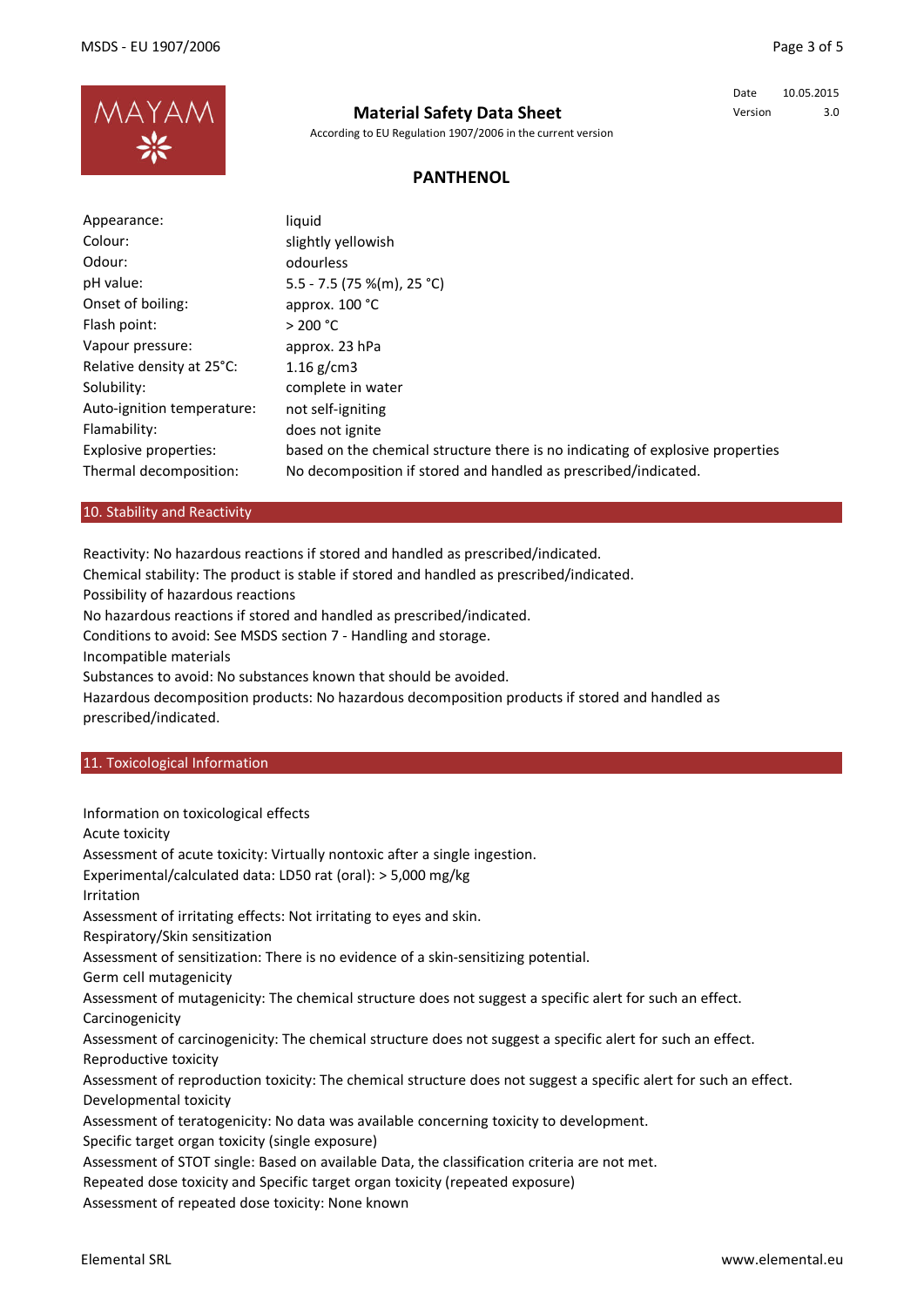

According to EU Regulation 1907/2006 in the current version

### Date 10.05.2015 Version 3.0

## **PANTHENOL**

Aspiration hazard: No aspiration hazard expected.

Other relevant toxicity information

The product has not been tested. The statements on toxicology have been derived from the properties of the individual components.

#### 12. Ecological Information

**Toxicity** 

Assessment of aquatic toxicity: At the present state of knowledge, no negative ecological effects are expected. Toxicity to fish: LC50 > 100 mg/l Microorganisms/Effect on activated sludge: EC0 > 100 mg/l

Persistence and degradability: Assessment biodegradation and elimination (H2O): Not readily biodegradable (by OECD criteria). Easily eliminated from water.

Bioaccumulative potential

Assessment bioaccumulation potential: Accumulation in organisms is not to be expected.

Mobility in soil (and other compartments if available)

Assessment transport between environmental compartments: not applicable

Results of PBT and vPvB assessment: According to Annex XIV of Regulation (EC) No.1907/2006 concerning the Registration, Evaluation, Authorisation and Restriction of Chemicals (REACH): The product does not contain a substance fullfilling the PBT (persistent/bioaccumulative/toxic) criteria or the vPvB (very persistent/very bioaccumulative) criteria. Self classification.

Additional information

Other ecotoxicological advice: The product has not been tested. The statements on ecotoxicology have been derived from the properties of the individual components.

### 13. Disposal Considerations

Dispose in a safe manner in accordance with local/national regulations. Contaminated packaging: Uncontaminated packaging can be re-used. Packs that cannot be cleaned should be disposed of in the same manner as the contents.

#### 14. Transport Information

| General recomandations:        | Not classified as a dangerous good under transport regulations. |
|--------------------------------|-----------------------------------------------------------------|
| UN no:                         | not classified                                                  |
| Road (ADR/RID):                | not classified                                                  |
| Air (IATA/ICAO):               | not classified                                                  |
| Sea (IMDG):                    | not classified                                                  |
| Special precautions for user:  | See section 6-8                                                 |
| Transport in bulk according to |                                                                 |
| Annex II of MARPOL 73/78 and   |                                                                 |
| the IBC:                       | Not defined                                                     |

#### 15. Additional Regulatory Information

EU Classification: Assessment of material safety: An assessment has not been executed. Not subject to classification according to Directive 67/548/EC or Directive Not subject to classification according to CLP Regulation (EC) No. 1272/2008.